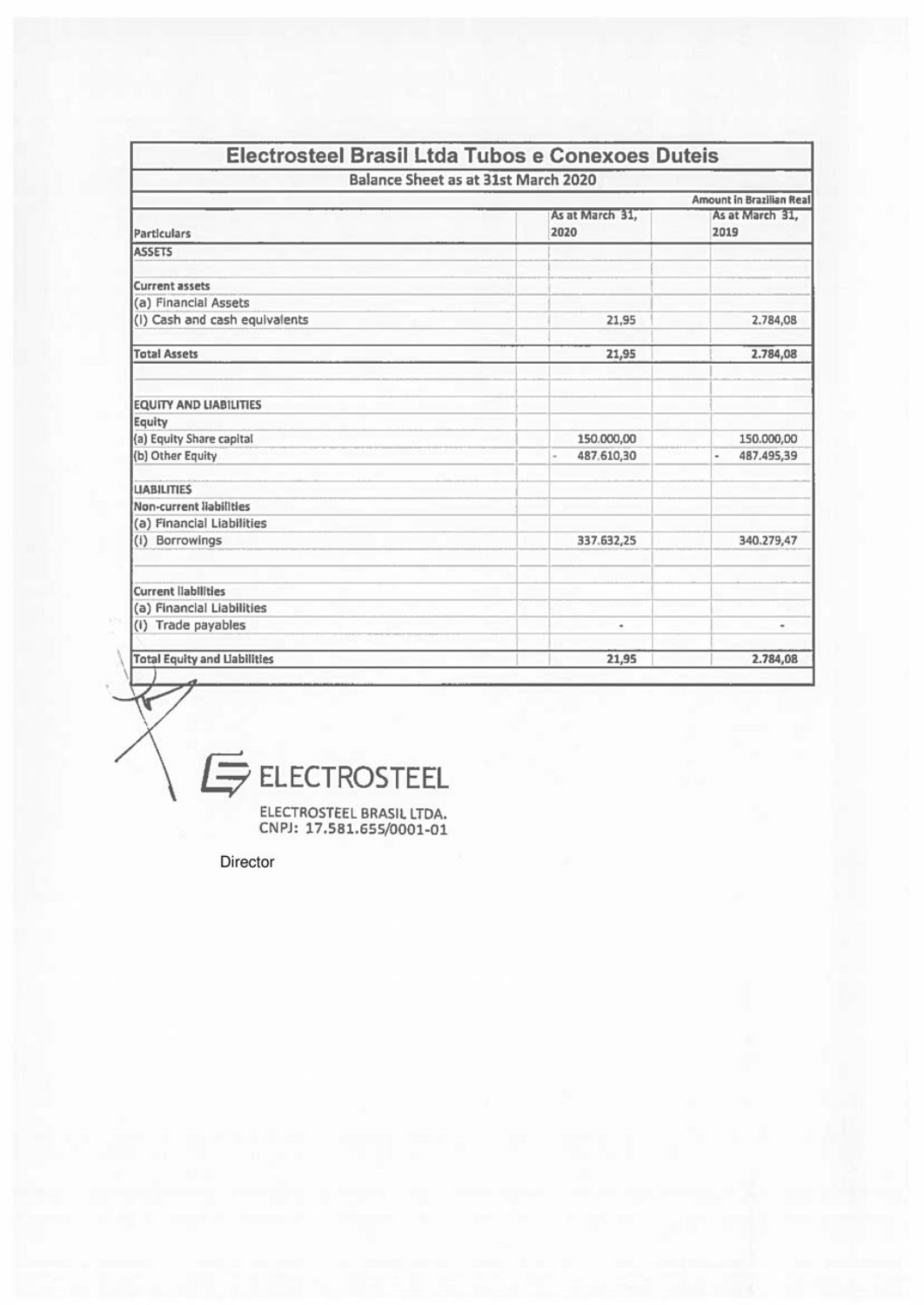| Electrosteel Brasil Ltda Tubos e Conexoes Duteis                                                                                         |                          |                                          |
|------------------------------------------------------------------------------------------------------------------------------------------|--------------------------|------------------------------------------|
| Statement of Profit and Loss for the year ended 31st March 2020                                                                          |                          | Amount in Brazilian Real                 |
|                                                                                                                                          | For the year             | For the year                             |
|                                                                                                                                          | ended March<br>31, 2020  | ended March<br>31, 2019                  |
| <b>Particulars</b><br>I Revenue From Operations                                                                                          | $\overline{\phantom{a}}$ | $\overline{\phantom{a}}$                 |
| Il Other Income<br><b>Total Income</b>                                                                                                   | 20,00<br>20,00           | 1.704,53<br>1,704,53                     |
|                                                                                                                                          |                          |                                          |
| <b>EXPENSES</b><br>Other expenses                                                                                                        | 134,91                   | 156,00                                   |
|                                                                                                                                          | 134,91                   |                                          |
|                                                                                                                                          | (114, 91)                |                                          |
|                                                                                                                                          | $\alpha$                 | $\sim$                                   |
|                                                                                                                                          | $\omega$                 | $\omega$                                 |
| <b>Total expenses</b><br>Profit/(loss) before tax<br>Tax expense:<br>(1) Current tax<br>(2) Deferred tax<br>Profit/(loss) for the period | (114, 91)                |                                          |
| Other Comprehensive Income<br>A (i) Items that will not be reclassified to profit or loss                                                | $\sim$                   | 156,00<br>1.548,53<br>1.548,53<br>$\sim$ |
| (ii) Income tax relating to items that will not be reclassified to profit or loss                                                        | $\omega$                 | $\scriptstyle\rm{m}$                     |
| B (i) items that will be reclassified to profit or loss                                                                                  | $\sim$                   | $\omega$                                 |
| (ii) Income tax relating to items that will be reclassified to profit or loss                                                            | $\sim$                   | $\sim$                                   |
| <b>Total Comprehensive Income for the period</b>                                                                                         | (114, 91)                | 1.548,53                                 |



<sup>E</sup>LECTROSTEE<sup>L</sup> <sup>B</sup>RASI<sup>L</sup> <sup>L</sup>TDA. <sup>C</sup>NP]: <sup>1</sup>7.581.655/0001-0<sup>1</sup>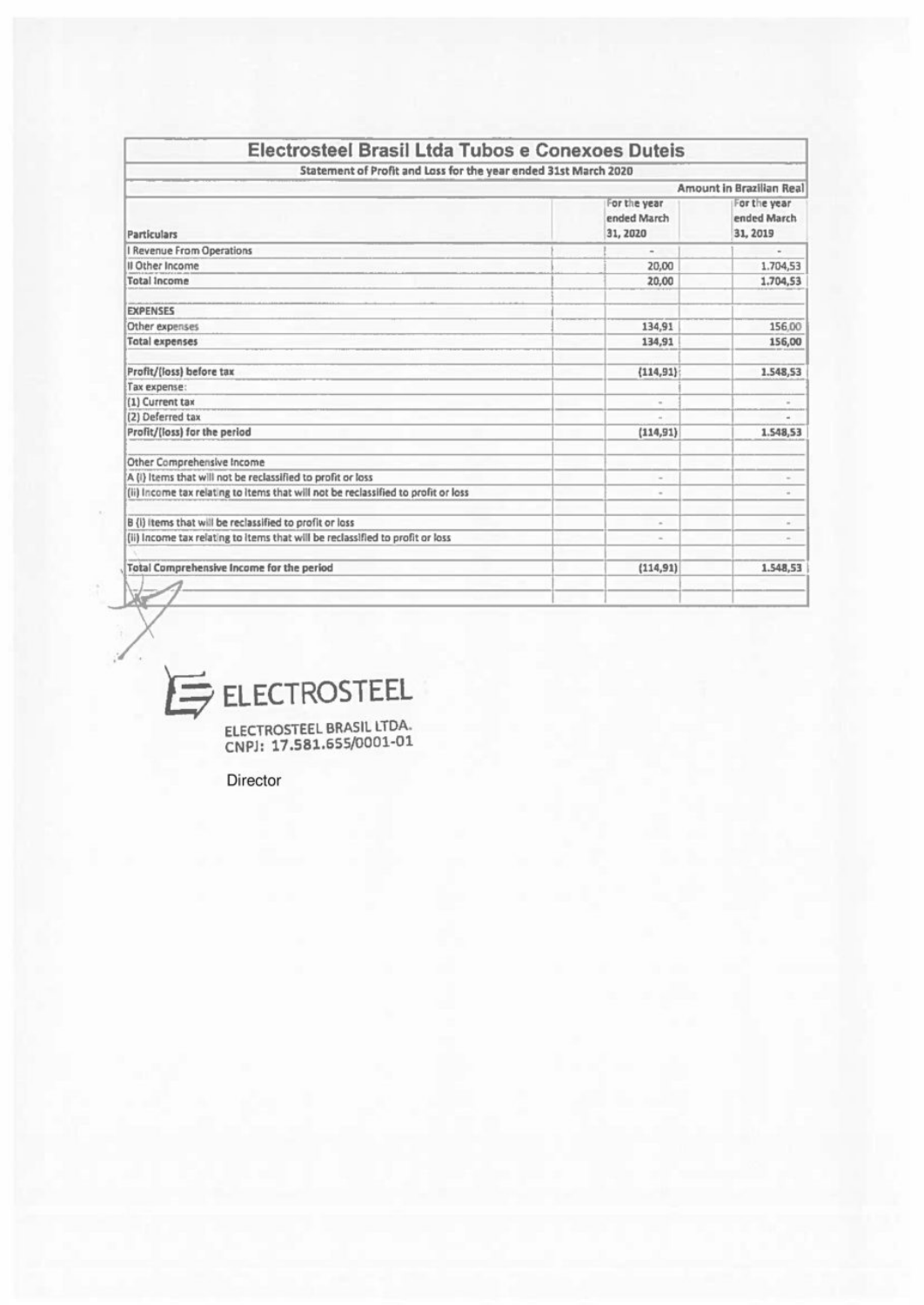# ELECTROSTEEL BRASIL LTDA TUBOS <sup>E</sup> CONEXOES DUTEIS Notes <sup>t</sup><sup>o</sup> the Financial Statements for the Year ended 31st March, 2020

#### <sup>1</sup> Description <sup>o</sup><sup>f</sup> Organisation

Electrosteel <sup>B</sup>rasi<sup>l</sup> LTDA Tubos <sup>E</sup> Conexoes Duteis <sup>i</sup><sup>s</sup> <sup>a</sup> private company limited <sup>b</sup><sup>y</sup> shares and incorporated

<sup>i</sup><sup>n</sup> Brasil, Registertion no 17.581.655/0001-01 <sup>I</sup>t<sup>s</sup> registered office <sup>i</sup><sup>s</sup> located <sup>a</sup><sup>t</sup> Sao Paulo (Bela Vista)

The company <sup>i</sup><sup>s</sup> principally engaged <sup>i</sup><sup>n</sup> <sup>t</sup>h<sup>e</sup> supply <sup>o</sup><sup>f</sup> ductile iron pipes and <sup>f</sup>ittings.

#### <sup>2</sup> Summary <sup>o</sup><sup>f</sup> Significant Accounting <sup>P</sup>olicie<sup>s</sup>

The Financial Statements have been prepared under the historical cost convention on accrual basis unless otherwise specified within these acooutning policies.

## <sup>2</sup>,<sup>1</sup> Revenue Recognition

Revenue is recognised to the extent that it is probable that the economic benefits will flow to the company and the revenue can be reliably measured. Items <sup>o</sup><sup>f</sup> Income/ Expenditure are recognised on accrual basis, except specifically stated otherwise.

#### 2,2 Inventory

Stocks are stated <sup>a</sup><sup>t</sup> lower of cost and net realisable value, being the estimated selling prices less costs <sup>t</sup><sup>o</sup> complete and <sup>s</sup>ell. Cost <sup>i</sup><sup>s</sup> based on the cost <sup>o</sup><sup>f</sup> purchase on <sup>a</sup> weighted average basis. At each balance sheet date, stocks <sup>a</sup>r<sup>e</sup> assessed <sup>f</sup>o<sup>r</sup> impairment. <sup>I</sup><sup>f</sup> the stock <sup>i</sup><sup>s</sup> impaired, <sup>t</sup>h<sup>e</sup> carrying amount <sup>i</sup><sup>s</sup> reduced <sup>t</sup><sup>o</sup> <sup>i</sup>t<sup>s</sup> selling price <sup>l</sup>ess costs <sup>t</sup><sup>o</sup> complete and <sup>s</sup>ell, The impairment <sup>l</sup>oss <sup>i</sup><sup>s</sup> recognised immediately <sup>i</sup><sup>n</sup> the Profit and Loss Account.

## <sup>2</sup>,<sup>3</sup> Debtors

Short term debtors <sup>a</sup>r<sup>e</sup> measured <sup>a</sup><sup>t</sup> transaction price, <sup>l</sup>ess any impairment. Loans receivable are measured <sup>i</sup>nitiall<sup>y</sup> <sup>a</sup><sup>t</sup> <sup>f</sup>ai<sup>r</sup> value, net <sup>o</sup><sup>f</sup> transaction costs, and <sup>a</sup>r<sup>e</sup> measured subsequently <sup>a</sup><sup>t</sup> amortised cost using <sup>t</sup>h<sup>e</sup> effective interest method, <sup>l</sup>ess any impairment.

## <sup>2</sup>,<sup>4</sup> Cash and Cash Equivalents

For Financial Statement purposes, <sup>t</sup>h<sup>e</sup> company considers cash and cash equivalents <sup>t</sup><sup>o</sup> include <sup>a</sup>ll investments with an original maturity <sup>o</sup><sup>f</sup> ninety days or <sup>l</sup>ess.

## <sup>2</sup>,<sup>5</sup> Property,Plant and Equipment

Property, plant and equipment <sup>a</sup>r<sup>e</sup> stated <sup>a</sup><sup>t</sup> <sup>c</sup>os<sup>t</sup> <sup>o</sup><sup>f</sup> acquisition <sup>o</sup><sup>r</sup> deemed <sup>c</sup>os<sup>t</sup> on <sup>t</sup>h<sup>e</sup> date <sup>o</sup><sup>f</sup> transition and subsequent improvements thereto <sup>l</sup>ess accumulated depreciation and impairment losses, <sup>i</sup><sup>f</sup> any.

## <sup>2</sup>,<sup>6</sup> Depreciation <sup>o</sup><sup>f</sup> Tangible Fixed Assets

Depreciation <sup>i</sup><sup>s</sup> charged so <sup>a</sup><sup>s</sup> <sup>t</sup><sup>o</sup> allocate the cost of assets less their residual value over their estimated useful lives, using <sup>a</sup> straight <sup>l</sup>in<sup>e</sup> method.

Gain/loss on disposals are determined by comparing <sup>t</sup>h<sup>e</sup> proceeds with <sup>t</sup>h<sup>e</sup> carrying amount and <sup>a</sup>r<sup>e</sup> recognised <sup>i</sup><sup>n</sup> the Profit and Loss account.

Depyeciation methods, useful lives and residual values and are reviewed, and adjusted <sup>a</sup><sup>s</sup> appropriate, <sup>a</sup><sup>t</sup> gach reporting date.

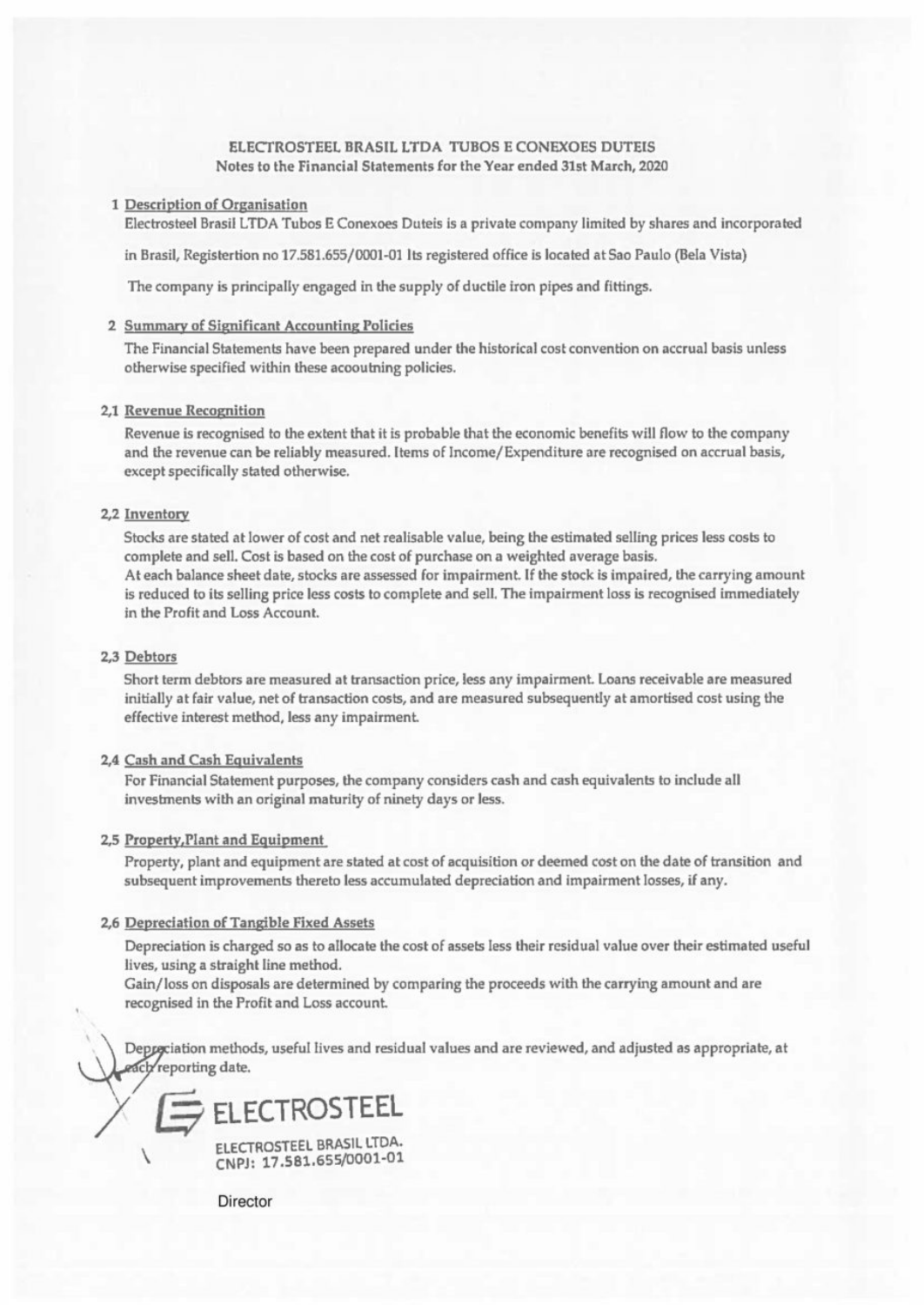## 2,7 Current tax and Deferred tax

Income <sup>t</sup>a<sup>x</sup> expense representing the sum <sup>o</sup><sup>f</sup> current <sup>t</sup>a<sup>x</sup> expenses and the net charge <sup>o</sup><sup>f</sup> the deferred taxes <sup>i</sup><sup>s</sup> recognized <sup>i</sup><sup>n</sup> the income statement except <sup>t</sup><sup>o</sup> the extent that <sup>i</sup><sup>t</sup> relates <sup>t</sup><sup>o</sup> items recognized directly <sup>i</sup><sup>n</sup> equity <sup>o</sup><sup>r</sup> other comprehensive income,

Current income <sup>t</sup>a<sup>x</sup> <sup>i</sup><sup>s</sup> provided on <sup>t</sup>h<sup>e</sup> taxable income and recognized <sup>a</sup><sup>t</sup> <sup>t</sup>h<sup>e</sup> amount expected <sup>t</sup><sup>o</sup> <sup>b</sup><sup>e</sup> paid <sup>t</sup><sup>o</sup> <sup>o</sup><sup>r</sup> recovered from the tax authorities, using the tax rates and tax laws that have been enacted or substantively enacted by the end of the reporting period.

Deferred <sup>t</sup>a<sup>x</sup> <sup>i</sup><sup>s</sup> recognized on temporary differences between <sup>t</sup>h<sup>e</sup> carrying amounts <sup>o</sup><sup>f</sup> assets and <sup>l</sup>iabilitie<sup>s</sup> <sup>i</sup><sup>n</sup> the Financial Statements and the corresponding <sup>t</sup>a<sup>x</sup> bases used <sup>i</sup><sup>n</sup> <sup>t</sup>h<sup>e</sup> computation <sup>o</sup><sup>f</sup> taxable profit. Deferred tax liabilities are generally recognized <sup>f</sup>o<sup>r</sup> <sup>a</sup>ll taxable temporary differences, Deferred tax assets are generally recognized <sup>f</sup>o<sup>r</sup> <sup>a</sup>l<sup>i</sup> deductible temporary differences <sup>t</sup><sup>o</sup> the extent that <sup>i</sup><sup>t</sup> <sup>i</sup><sup>s</sup> probable that taxable profits will be available against which those deductible temporary differences can be utilized.

Deferred <sup>t</sup>a<sup>x</sup> <sup>l</sup>iabilitie<sup>s</sup> and assets are measured <sup>a</sup><sup>t</sup> the <sup>t</sup>a<sup>x</sup> rates that are expected <sup>t</sup><sup>o</sup> apply <sup>i</sup><sup>n</sup> the period <sup>i</sup><sup>n</sup> which the liability <sup>i</sup><sup>s</sup> settled <sup>o</sup><sup>r</sup> the asset realized, based on tax rates (and tax laws) that have been enacted <sup>o</sup><sup>r</sup> substantively enacted by the end of the reporting period.

#### 2,8 Provisions, Contingencies and Contingent Assets

Provisions involving substantial degree <sup>o</sup><sup>f</sup> estimation <sup>i</sup><sup>n</sup> measurement <sup>a</sup>r<sup>e</sup> recognized when there <sup>i</sup><sup>s</sup> present obligation <sup>a</sup><sup>s</sup> <sup>a</sup> result <sup>o</sup><sup>f</sup> past events, <sup>i</sup><sup>t</sup> <sup>i</sup><sup>s</sup> probable that there will be an outflow <sup>o</sup><sup>f</sup> resources and <sup>a</sup> reliable estimate can <sup>b</sup><sup>e</sup> made, <sup>o</sup><sup>f</sup> <sup>t</sup>h<sup>e</sup> amount <sup>o</sup><sup>f</sup> obligation. Contingent assets are neither recognized nor disclosed <sup>i</sup><sup>n</sup> the financial statements, Contingent liabilities are not provided <sup>f</sup>o<sup>r</sup> and are disclosed by way <sup>o</sup><sup>f</sup> notes,

## 2,9 Financial

Financial <sup>a</sup>sset<sup>s</sup> and <sup>f</sup>inancia<sup>l</sup> <sup>l</sup>iabilitie<sup>s</sup> (financia<sup>l</sup> instruments) <sup>a</sup>r<sup>e</sup> recognised when <sup>t</sup>h<sup>e</sup> Company becomes <sup>a</sup> party <sup>t</sup><sup>o</sup> the contractual provisions of the instruments.

Financial assets and financial liabilities are initially measured at fair value. The financial assets and financial liabilities are classified <sup>a</sup><sup>s</sup> current <sup>i</sup><sup>f</sup> they are expected <sup>t</sup><sup>o</sup> be realised or settled within operating cycle of the

company <sup>o</sup><sup>r</sup> otherwise these <sup>a</sup>r<sup>e</sup> classified <sup>a</sup><sup>s</sup> non-current.

The classification <sup>o</sup><sup>f</sup> financial instruments whether <sup>t</sup><sup>o</sup> be measured <sup>a</sup><sup>t</sup> Amortized Cost, <sup>a</sup><sup>t</sup> Fair Value through Profit and Loss (FVTPL) or at Fair Value through Other Comprehensive Income (FVTOCI) depends on the objective and contractual terms <sup>t</sup><sup>o</sup> which they relate. Classification <sup>o</sup><sup>f</sup> financial instruments are determined on initial recognition.

'e<sup>s</sup> <sup>f</sup>o<sup>r</sup> <sup>P</sup>reviou<sup>s</sup> <sup>p</sup>erio<sup>d</sup> <sup>h</sup>av<sup>e</sup> <sup>b</sup>ee<sup>n</sup> <sup>r</sup>earrange<sup>d</sup> <sup>a</sup>nd/o<sup>r</sup> <sup>r</sup>egroupe<sup>d</sup> <sup>w</sup>hereve<sup>r</sup> <sup>c</sup>onsidere<sup>d</sup> <sup>n</sup>ecessary.



ELECTROSTEEL BRASIL LTDA. CNPJ+ 17.581.655/0001-01